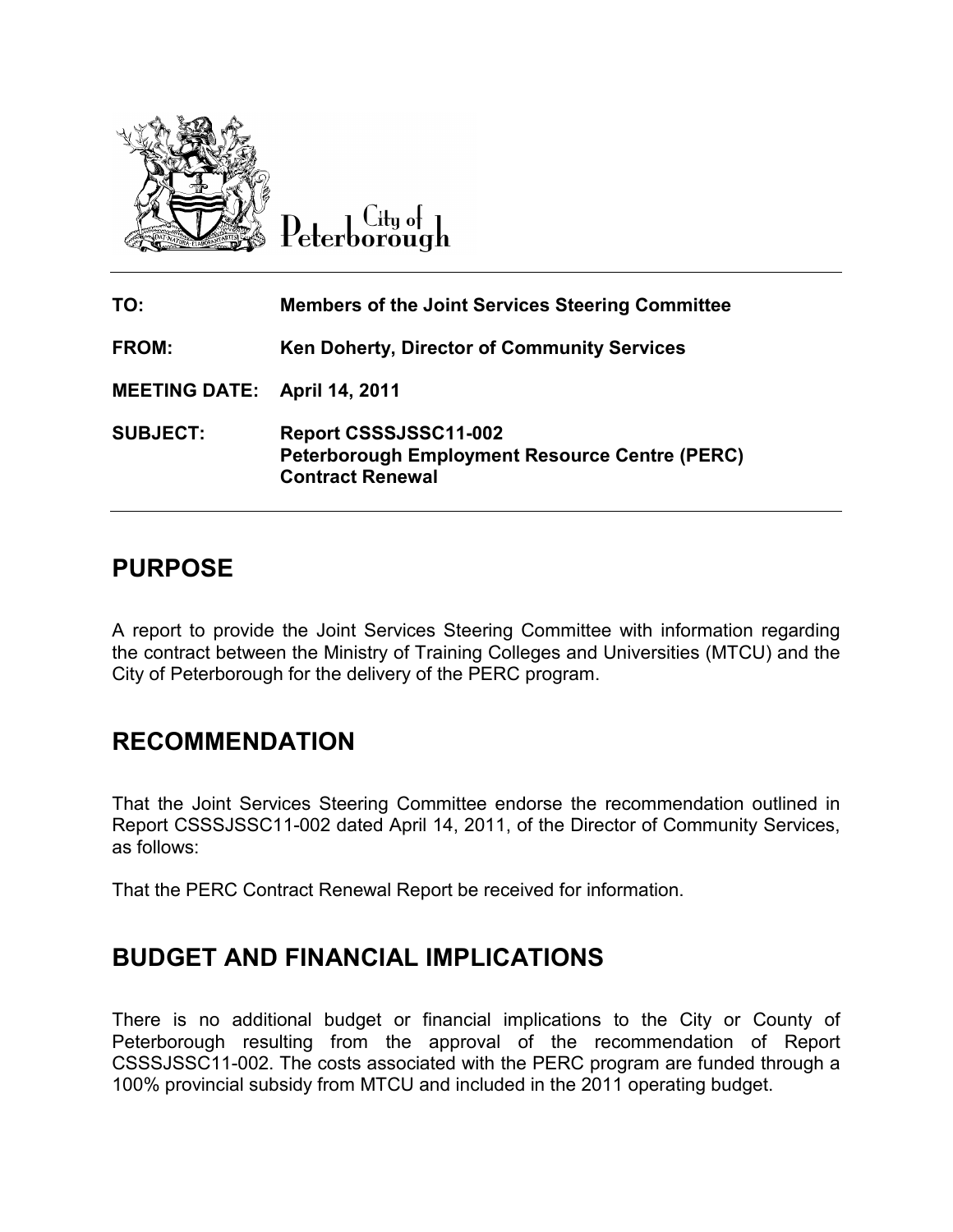In recommendation (c) (i) of Report CPFRA08-008, dated March 31, 2008, Council approved delegating authority to the Director of Community Services to enter into agreements or extensions of existing agreements with various Provincial Ministries that fund Social Services program delivery, where 100% dollars can be accessed. The Director of Community Services has accepted a 12-month contract extension and funding allocation of \$502,234, in accordance with this delegated authority.

## **BACKGROUND**

The City entered into an agreement for the operation of the PERC with Human Resources Development Canada (HRDC) in 1999. PERC is an employment assistance program with a mandate to support community members seeking employment in a selfhelp environment. These services include access to computers, job boards, fax, photocopiers, Internet and workshops in resume writing and job search strategies. PERC staff served 12,613 area residents who made a combined 30,992 visits to the main office site and outreach locations in 2010.

Human Resources and Skills Development Canada (HRSDC) assigned its obligations under the PERC agreement to MTCU in November 2007. That agreement has been extended and amended several times since then, the most recent ending March 31, 2011. PERC is funded through a 100% provincial grant under the umbrella of Employment Ontario (EO). MTCU undertook a review of existing EO employment and training services, with a goal to reduce the number of service providers, in order to streamline access in a one-stop approach. Report CSSS08-017, presented to Council on November 3, 2008, outlined the review process Employment Ontario was undertaking and approval was granted to submit a capacity survey so the PERC could be considered as a potential service provider.

MTCU made the first announcements regarding the new EO service model in late January 2010. It is expected that the transformation of employment and training services will be fully planned and implemented by April 2012. The January announcements did not address service providers that assist persons with disabilities such as the Canadian National Institute for the Blind, Canadian Hearing Society and Canadian Mental Health Association, or stand-alone employment resource centres such as PERC. MTCU is continuing to develop service strategies for stand-alone employment resource centres and services for persons with disabilities.

While the Ministry considers its options, an invitation was offered to the City to enter into an extension for the period from April 1, 2011 until March 31, 2012, with a funding allocation of \$502,234. MTCU has allowed full flexibility to transfer any under spending between budget lines to remain within the approved allocation. If the City is not selected to provide employment information and referral services in the restructured EO network, MTCU has committed to a six-month "wind-down" notice period and funding of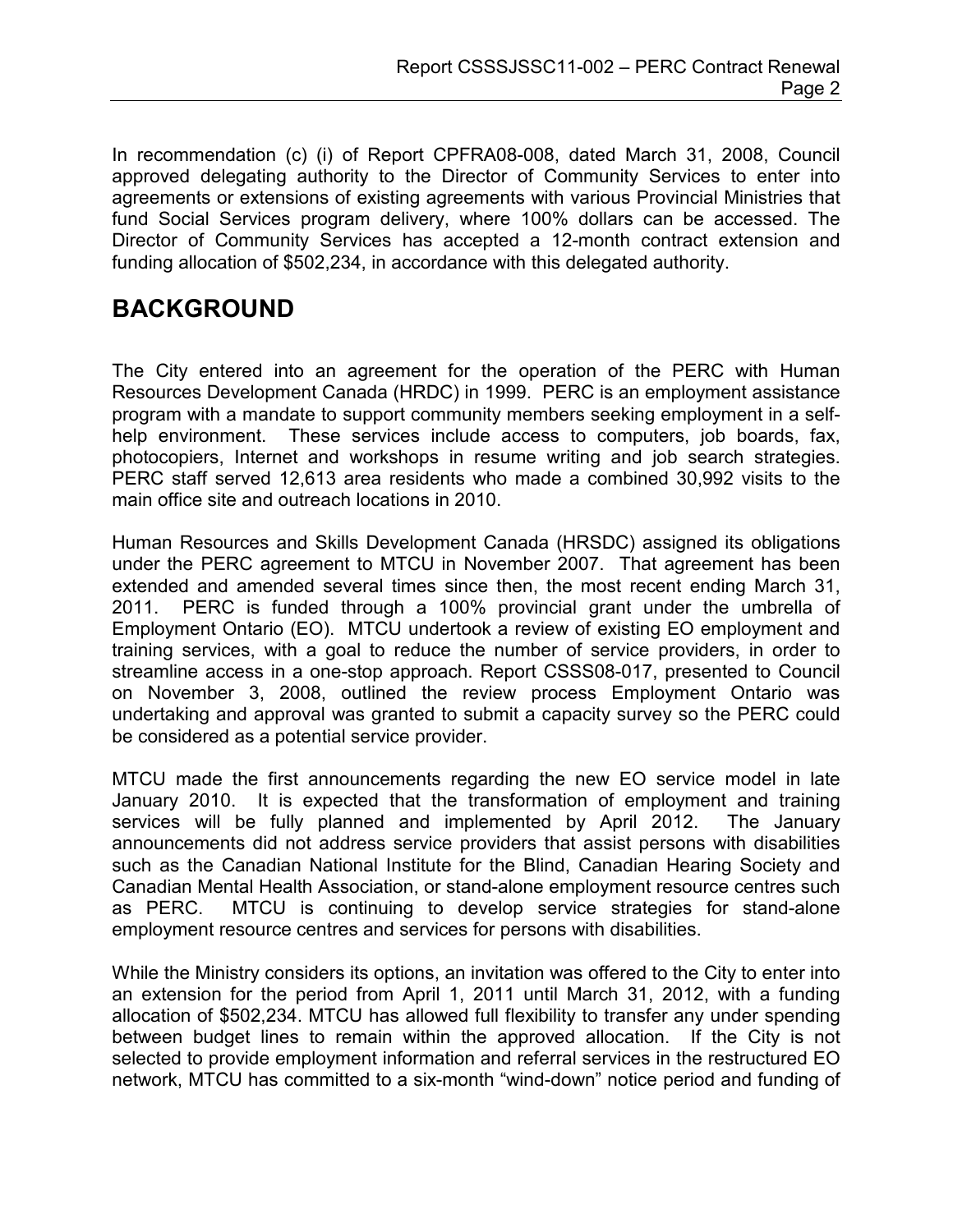necessary expenses such as severance pay, penalties for breaking leases, equipment rentals and administrative fees.

Over the past 11 years, PERC funding has offset some municipal expenses for employment supports benefiting social assistance participants. Under provisions of the Ontario Works (OW) Act, the Social Services Division is required to ensure that OW participants have access to employment resource centre services through an on-site location or, in a co-located/co-managed centre with other partners. Participants who require basic labour market orientation and lack job preparation skills are not likely to be successful in an independent job search without the supports typically offered through an employment resource centre. It may be necessary for the Social Services Division to consider establishing a smaller scale resource centre to support social assistance participants should MTCU funding end.

The 2011 City budget was prepared in anticipation of a contract extension and additional operating funds. Legal Services staff has reviewed the terms of the extension and authorization of the Mayor and City Clerk will be required to execute the agreement.

The MTCU allocation and revised City budget is detailed in Table 1.0- PERC Budget Summary below.

|                | <b>MTCU ACCOUNTS</b>                               | <b>MTCU Grant</b><br>Apr - Dec '11 | <b>MTCU Grant</b><br>Jan – Mar '12 |
|----------------|----------------------------------------------------|------------------------------------|------------------------------------|
| 1A             | <b>Activity Related Direct Project Costs</b>       | 304,215                            | 101,404                            |
|                | Staff Wages & Benefits                             | 230,715                            | 76,904                             |
|                | <b>Professional Fees</b>                           | 18,750                             | 6.250                              |
|                | <b>Other Activity Related Direct Project Costs</b> | 54,750                             | 18,250                             |
| 1B             | <b>Participant Related Direct Project Costs</b>    | 7,500                              | 2,500                              |
| 1 <sup>C</sup> | <b>Other Direct Project Costs</b>                  | 18,703                             | 6,234                              |
| $\mathbf{2}$   | <b>Organizational Infrastructure Costs</b>         | 46,258                             | 15,420                             |
|                | Totals                                             | 376,676                            | 125,558                            |

|  |  |  |  | Table 1.0 - PERC Budget Summary |
|--|--|--|--|---------------------------------|
|--|--|--|--|---------------------------------|